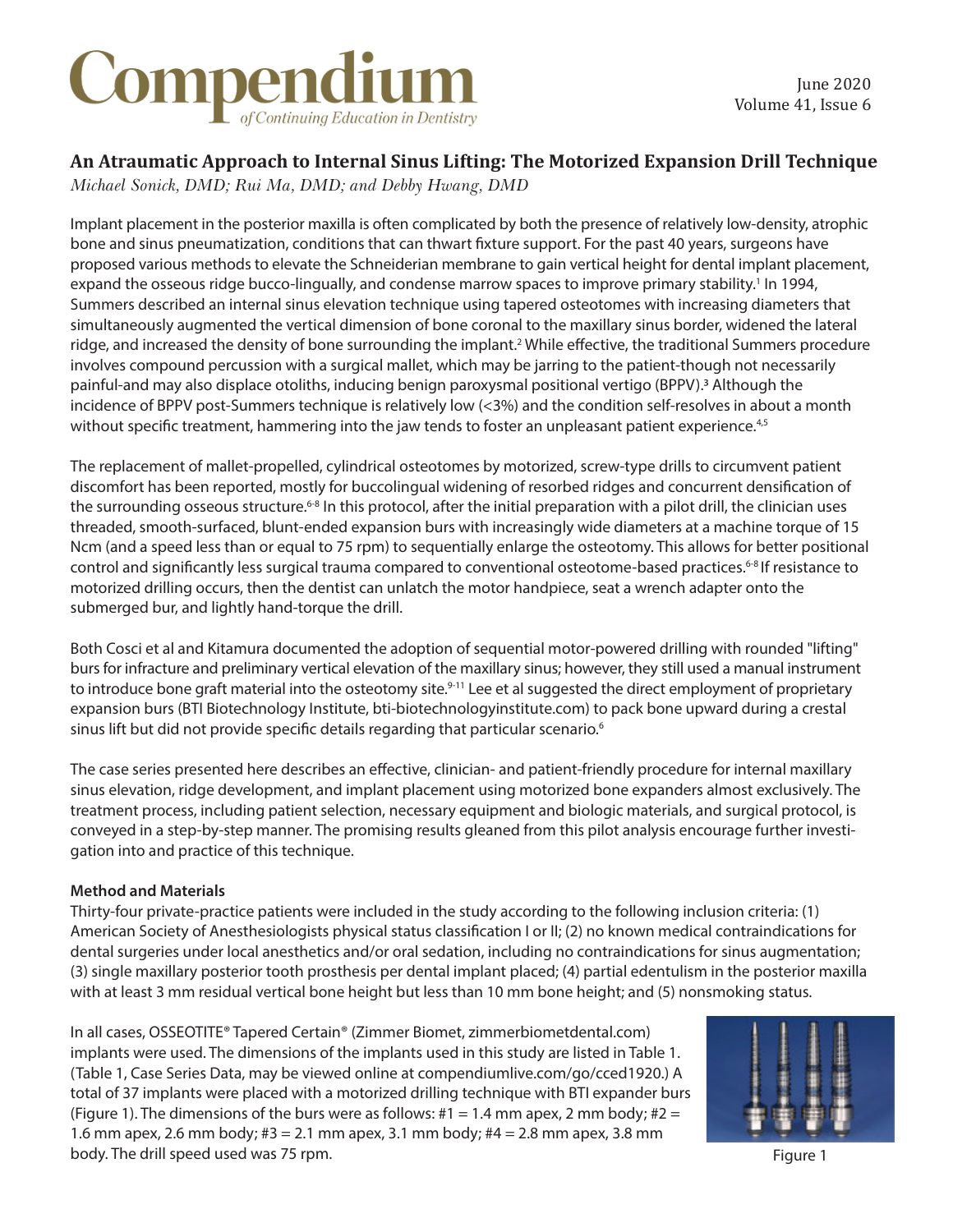## **Compen**

#### **Clinical Parameters**

All patients enrolled in the study received an explanation regarding the procedure and signed a surgical consent form. A preoperative cone-beam computed tomography (CBCT) scan was obtained for each patient to assess the thickness of the Schneiderian membrane, sinus pathology, sinus morphology, major blood vessel locations, bone density, and residual vertical bone height (RVBH) coronal to the sinus border. A periapical radiograph was taken immediately after implant surgery to measure post-graft bone height (PGBH).

#### **Surgical Method**

Two clinicians performed all surgical procedures. Pre-operative amoxicillin/clavulanate potassium 875/125 mg and ibuprofen 600 mg were given to each patient 1 hour before the procedure. Nitrous oxide inhalation and/or oral triazolam 0.25 mg (1 hour before the procedure) was administered as needed for sedation. Local anesthesia was obtained via infiltration on the buccal and palatal gingiva of the edentulous space with 2% lidocaine with 1:100,000 epinephrine. A palatally oriented crestal incision was made over the edentulous site to preserve keratinized mucosa, and full-thickness flaps were raised buccally and palatally to expose the ridge. The surgical flaps were secured to adjacent mucosa with 4-0 polyglactin 910 suture (Vicryl Rapide™, Ethicon, ethicon.com) to facilitate visualization.

The initial osteotomy site was marked with a 1/4 round carbide bur using a high-speed handpiece. The implant osteotomy was then prepared with a starter drill, followed by a 2 mm pilot drill at 1200 rpm with irrigation to a depth approximately 2 mm inferior to the sinus floor. The #1 expander drill was used without water at a drilling speed of 75 rpm to 1 mm coronal to the sinus floor. Figure 2 through Figure 4 illustrate this portion of the procedure. The preparation of the osteotomy site was then continued with the #2 expander drill at a drilling speed of 75 rpm without water to reach just short of the sinus floor (Figure 5). The position of the drill was verified with a periapical radiograph (Figure 6).

At this point, the sinus floor integrity was uncompromised. The osteotomy was enlarged with the #3 expander drill and then with the #4 expander drill (both at 75 rpm without irrigation) to the inferior border of the maxillary sinus (as illustrated in Figure 7). Once the apical position of the expander drill was confirmed radiographically to be at the sinus border, the #4 expander was advanced at 75 rpm without irrigation to fracture and lift the alveolar border by approximately 1 mm. Extreme care was taken at this step to avoid perforation of the Schneiderian membrane (as illustrated in Figure 8). A Valsalva maneuver and direct visualization was used to examine the integrity of the sinus membrane. A periapical radiograph was taken to confirm the elevation of the sinus floor (Figure 9).

Upon completion of the initial sinus lift, either solvent-dehydrated cancellous bone allograft (Puros®, 250  $\mu$ m to 1000  $\mu$ m, Zimmer Biomet) or anorganic bovine bone xenograft (Bio-Oss®, Geistlich Biomaterials, dental.geistlich-na.com), depending on the clinician's preference, was used to raise the sinus floor further. These graft materials are commonly utilized for internal sinus elevation.<sup>12,13</sup> The chosen bone graft material was placed into the osteotomy and advanced with the #4 expander drill at 75 rpm to a position slightly coronal to the sinus border (as illustrated in Figure 10). The expander drills were used to pack the osteotomy site and lift the sinus membrane to the final length of the implant (Figure 11 and Figure 12). This step was repeated until a total of 0.5 cc of bone graft was placed and confined under the Schneiderian membrane as per radiographic verification (Figure 13). Drilling was performed without irrigation and at a speed of no greater than 75 rpm.



Figure 2



Figure 3



Figure 4



Figure 5



Figure 6

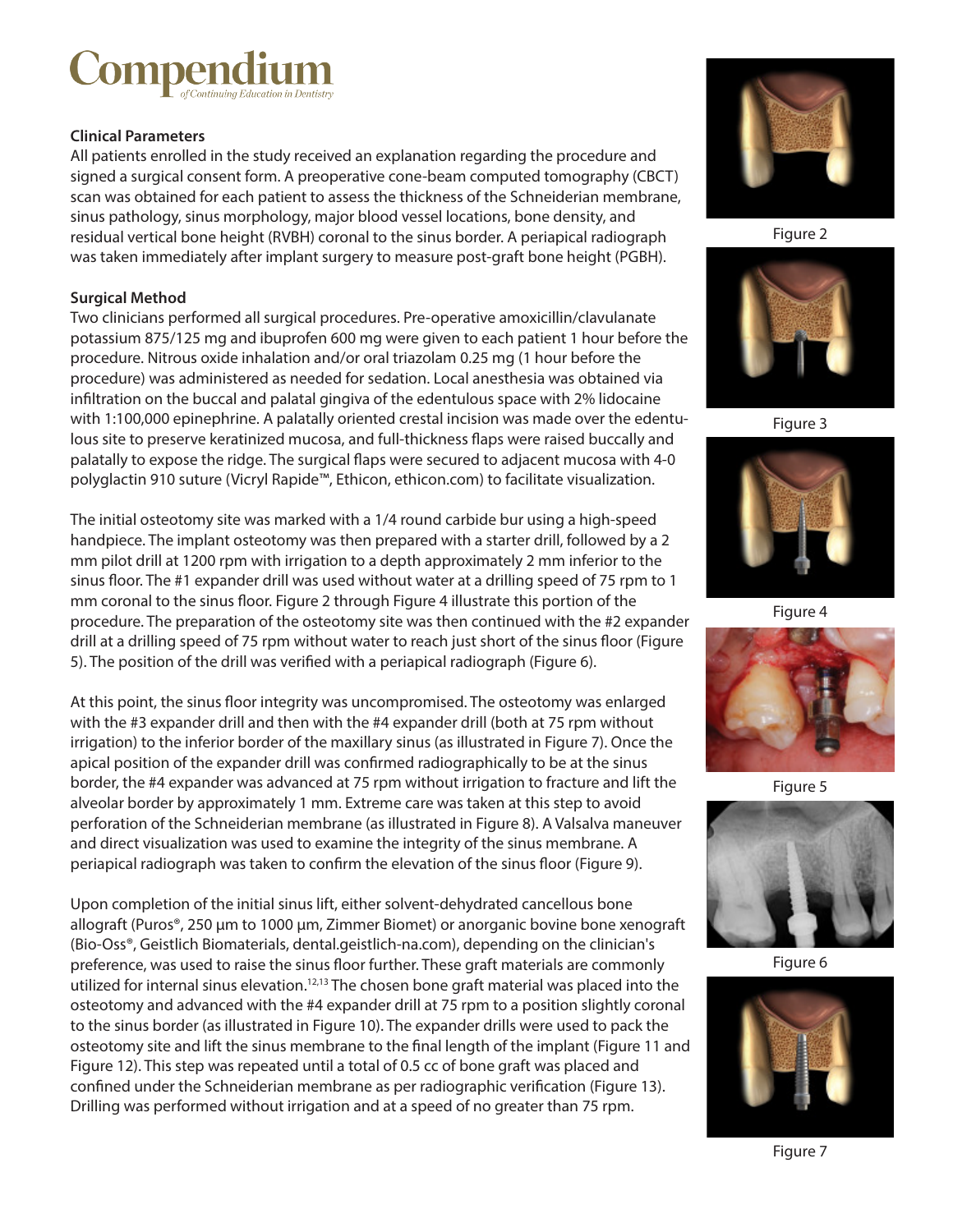# Compen

The implant was inserted into the undersized osteotomy at a starting torque of 50 rpm via the motorized handpiece. The implant served as the final vertical and horizontal expander of the ridge (Figure 14). In all cases, the minimal implant length used was 10 mm. All implants had a final torque value of more than 90 Ncm as measured by a manual torque wrench.

The flap was repositioned, and primary closure was obtained with a 4-0 polyglactin 910 interrupted suture (Vicryl Rapide). The final periapical radiograph confirmed that the implant and bone graft material were restricted below the sinus membrane (Figure 14). Patients were placed on amoxicillin/clavulanate potassium 875/125 mg, twice a day for 1 week, and ibuprofen 600 mg as needed. Suture removal and postoperative evaluation were performed after 14 days. Healing time for the implants was 3 months. Prosthetic rehabilitation was started 3 weeks after implant exposure (Figure 15 and Figure 16).

#### **Results**

A total of 37 implants in 34 patients were placed (Table 1). (Please visit compendiumlive.com/go/cced1920 to view Table 1.) Of the 37 implants, 15 osteotome lifts were completed with anorganic bovine bone xenograft, and 22 osteotome lifts were completed with solvent-dehydrated cancellous bone allograft. The overall mean RVBH before surgery was 7.52 mm, and mean PGBH after surgery was 11.44 mm. The mean change in bone height was 3.92 mm. For the anorganic bovine bone xenograft group, the mean RVBH, mean PGBH, and mean change in bone height were 7.85 mm, 11.52 mm, and 3.67 mm, respectively. For the solvent-dehydrated cancellous bone allograft group, the mean RVBH, mean PGBH, and mean change in bone height were 7.30 mm, 11.39 mm, and 4.09 mm, respectively.

No sinus perforations were observed during the surgeries or the postoperative healing period. No significant postoperative complications, such as infections or vertigo, were detected or reported. Patients experienced minimal postoperative discomfort. No statistical analysis was performed for this case series.

#### **Discussion**

The surgical technique described in this case series utilizes motorized expander burs in a highly controlled, serial fashion to spread the ridge buccolingually; compact the bone comprising the walls of the osteotomy, potentially enhancing primary stability; infracture and push apically the maxillary sinus border; and insert bone graft under the sinus membrane. The #2, #3, and #4 expanders have rounded tips that, when used under the low rotational speeds recommended, render major sinus perforation unlikely. Notably, substituting slow, motor-powered drilling for hand malleting avoids potential vertigo, neck hyperextension, and disquieting noise/motions. According to a recent systematic review, patients prefer the kind of rotary instrumentation employed in this case series over the conventional manual alternative (mallet).<sup>14</sup>

The results of this study showed that this technique increased the residual vertical bone height by an average of 3.92 mm, with a maximum height increase of 7 mm. There was no significant clinical difference observed in terms of vertical bone height gain between the allograft and xenograft groups in the short term. As with any surgical therapy, case selection is critical. For ideal outcomes, eligible patients should be relatively healthy nonsmokers with a minimum of 7 mm residual vertical bone height apical to the sinus border. At least 2 mm of buccal and 2 mm of palatal bone beyond the anticipated implant diameter is preferred to maintain esthetic and mechanical stability. If plate fracture, such as a



Figure 8



Figure 9



Figure 10



Figure 11



Figure 12



Figure 13